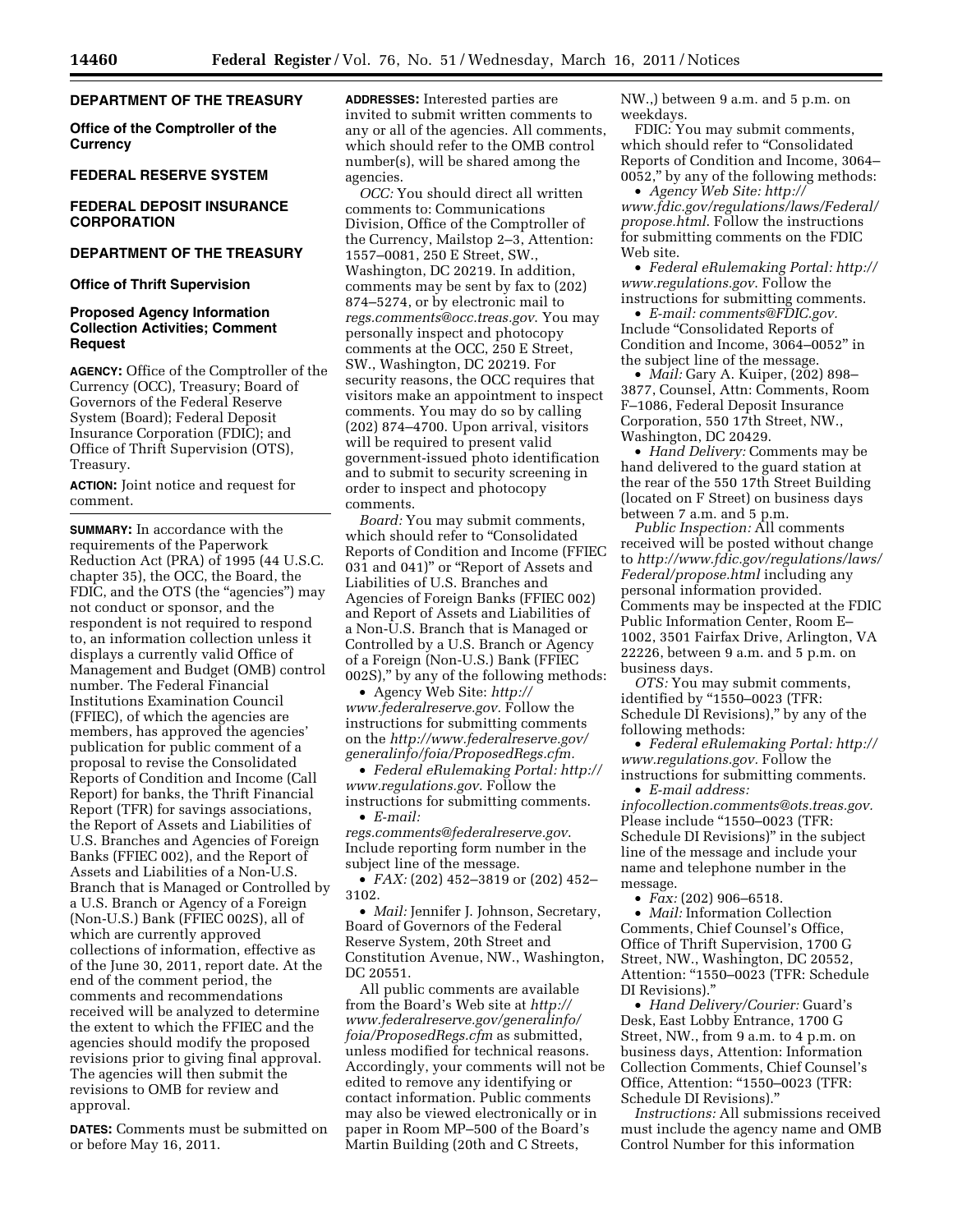collection. All comments received will be posted without change to the OTS Internet Site at *[http://www.ots.treas.gov/](http://www.ots.treas.gov/pagehtml.cfm?catNumber=67&an=1)  [pagehtml.cfm?catNumber=67&an=1](http://www.ots.treas.gov/pagehtml.cfm?catNumber=67&an=1)*, including any personal information provided.

*Docket:* For access to the docket to read background documents or comments received, go to *[http://](http://www.ots.treas.gov/pagehtml.cfm?catNumber=67&an=1)  [www.ots.treas.gov/](http://www.ots.treas.gov/pagehtml.cfm?catNumber=67&an=1)* 

*[pagehtml.cfm?catNumber=67&an=1](http://www.ots.treas.gov/pagehtml.cfm?catNumber=67&an=1)*. In addition, you may inspect comments at the Public Reading Room, 1700 G Street, NW., by appointment. To make an appointment for access, call (202) 906– 5922, send an e-mail to

*[public.info@ots.treas.gov](mailto:public.info@ots.treas.gov)*, or send a facsimile transmission to (202) 906– 7755. (Prior notice identifying the materials you will be requesting will assist us in serving you.) We schedule appointments on business days between 10 a.m. and 4 p.m. In most cases, appointments will be available the next business day following the date we receive a request.

Additionally, commenters may send a copy of their comments to the OMB desk officer for the agencies by mail to the Office of Information and Regulatory Affairs, U.S. Office of Management and Budget, New Executive Office Building, Room 10235, 725 17th Street, NW., Washington, DC 20503, or by fax to (202) 395–6974.

**FOR FURTHER INFORMATION CONTACT:** For further information about the revisions discussed in this notice, please contact any of the agency clearance officers whose names appear below. In addition, copies of the Call Report, FFIEC 002, and FFIEC 002S forms can be obtained at the FFIEC's Web site (*[http://](http://www.ffiec.gov/ffiec_report_forms.htm) [www.ffiec.gov/ffiec](http://www.ffiec.gov/ffiec_report_forms.htm)*\_*report*\_*forms.htm*). Copies of the TFR can be obtained from the OTS's Web site (*[http://](http://www.ots.treas.gov/main.cfm?catNumber=2&catParent=0) [www.ots.treas.gov/](http://www.ots.treas.gov/main.cfm?catNumber=2&catParent=0)* 

*[main.cfm?catNumber=2&catParent=0](http://www.ots.treas.gov/main.cfm?catNumber=2&catParent=0)*). *OCC:* Mary Gottlieb, OCC Clearance Officer, (202) 874–5090, Legislative and Regulatory Activities Division, Office of the Comptroller of the Currency, 250 E Street, SW., Washington, DC 20219.

*Board:* Cynthia Ayouch, Acting Federal Reserve Board Clearance Officer, (202) 452–3829, Division of Research and Statistics, Board of Governors of the Federal Reserve System, 20th and C Streets, NW., Washington, DC 20551. Telecommunications Device for the Deaf (TDD) users may call (202) 263–4869.

*FDIC:* Gary A. Kuiper, Counsel, (202) 898–3877, Legal Division, Federal Deposit Insurance Corporation, 550 17th Street, NW., Washington, DC 20429.

*OTS:* Ira L. Mills, OTS Clearance Officer, at *[Ira.Mills@ots.treas.gov,](mailto:Ira.Mills@ots.treas.gov)* (202)

906–6531, or facsimile number (202) 906–6518, Regulations and Legislation Division, Chief Counsel's Office, Office of Thrift Supervision, 1700 G Street, NW., Washington, DC 20552.

**SUPPLEMENTARY INFORMATION:** The agencies are proposing to revise the Call Report, the TFR, the FFIEC 002, and the FFIEC 002S, which are currently approved collections of information.

1. *Report Title:* Consolidated Reports of Condition and Income (Call Report).

*Form Number:* Call Report: FFIEC 031 (for banks with domestic and foreign offices) and FFIEC 041 (for banks with domestic offices only).

*Frequency of Response:* Quarterly. *Affected Public:* Business or other for-

profit.

# **OCC**

*OMB Number:* 1557–0081. *Estimated Number of Respondents:* 

1,440 national banks.

*Estimated Time per Response:* 53.24 burden hours.

*Estimated Total Annual Burden:*  306,662 burden hours.

#### **Board**

*OMB Number:* 7100–0036. *Estimated Number of Respondents:*  826 State member banks.

*Estimated Time per Response:* 55.32 burden hours.

*Estimated Total Annual Burden:*  182,777 burden hours.

## **FDIC**

*OMB Number:* 3064–0052.

*Estimated Number of Respondents:*  4,687 insured State nonmember banks.

*Estimated Time per Response:* 40.44 burden hours.

*Estimated Total Annual Burden:*  758,169 burden hours.

The estimated time per response for the Call Report is an average that varies by agency because of differences in the composition of the institutions under each agency's supervision (*e.g.,* size distribution of institutions, types of activities in which they are engaged, and existence of foreign offices). The average reporting burden for the Call Report is estimated to range from 17 to 665 hours per quarter, depending on an individual institution's circumstances.

2. *Report Title:* Thrift Financial Report (TFR).

*Form Number:* OTS 1313 (for savings associations).

*Frequency of Response:* Quarterly; Annually.

*Affected Public:* Business or other forprofit.

## **OTS**

*OMB Number:* 1550–0023.

*Estimated Number of Respondents:*  731 savings associations.

*Estimated Time per Response:* 60.3 hours average for quarterly schedules and 2.0 hours average for schedules required only annually plus recordkeeping of an average of one hour per quarter.

*Estimated Total Annual Burden:*  183,943 burden hours.

3. *Report Titles:* Report of Assets and Liabilities of U.S. Branches and Agencies of Foreign Banks; Report of Assets and Liabilities of a Non-U.S. Branch that is Managed or Controlled by a U.S. Branch or Agency of a Foreign (Non-U.S.) Bank.

*Form Numbers:* FFIEC 002; FFIEC 002S.

## **Board**

*OMB Number:* 7100–0032. *Frequency of Response:* Quarterly. *Affected Public:* U.S. branches and

agencies of foreign banks. *Estimated Number of Respondents:* 

FFIEC 002—236; FFIEC 002S—57. *Estimated Time per Response:* FFIEC

002—25.43 hours; FFIEC 002S—6 hours.

*Estimated Total Annual Burden:*  FFIEC 002—24,003 hours; FFIEC 002S— 1,368 hours.

### **General Description of Reports**

These information collections are mandatory: 12 U.S.C. 161 (for national banks), 12 U.S.C. 324 (for State member banks), 12 U.S.C. 1817 (for insured State nonmember commercial and savings banks), 12 U.S.C. 1464 (for savings associations), and 12 U.S.C. 3105(c)(2), 1817(a), and 3102(b) (for U.S. branches and agencies of foreign banks). Except for selected data items, the Call Report, the TFR, and the FFIEC 002 are not given confidential treatment. The FFIEC 002S is given confidential treatment [5 U.S.C. 552(b)(4)].

#### **Abstracts**

Call Report and TFR: Institutions submit Call Report and TFR data to the agencies each quarter for the agencies' use in monitoring the condition, performance, and risk profile of individual institutions and the industry as a whole. Call Report and TFR data provide the most current statistical data available for evaluating institutions' corporate applications, identifying areas of focus for both on-site and off-site examinations, and monetary and other public policy purposes. The agencies use Call Report and TFR data in evaluating interstate merger and acquisition applications to determine, as required by law, whether the resulting institution would control more than ten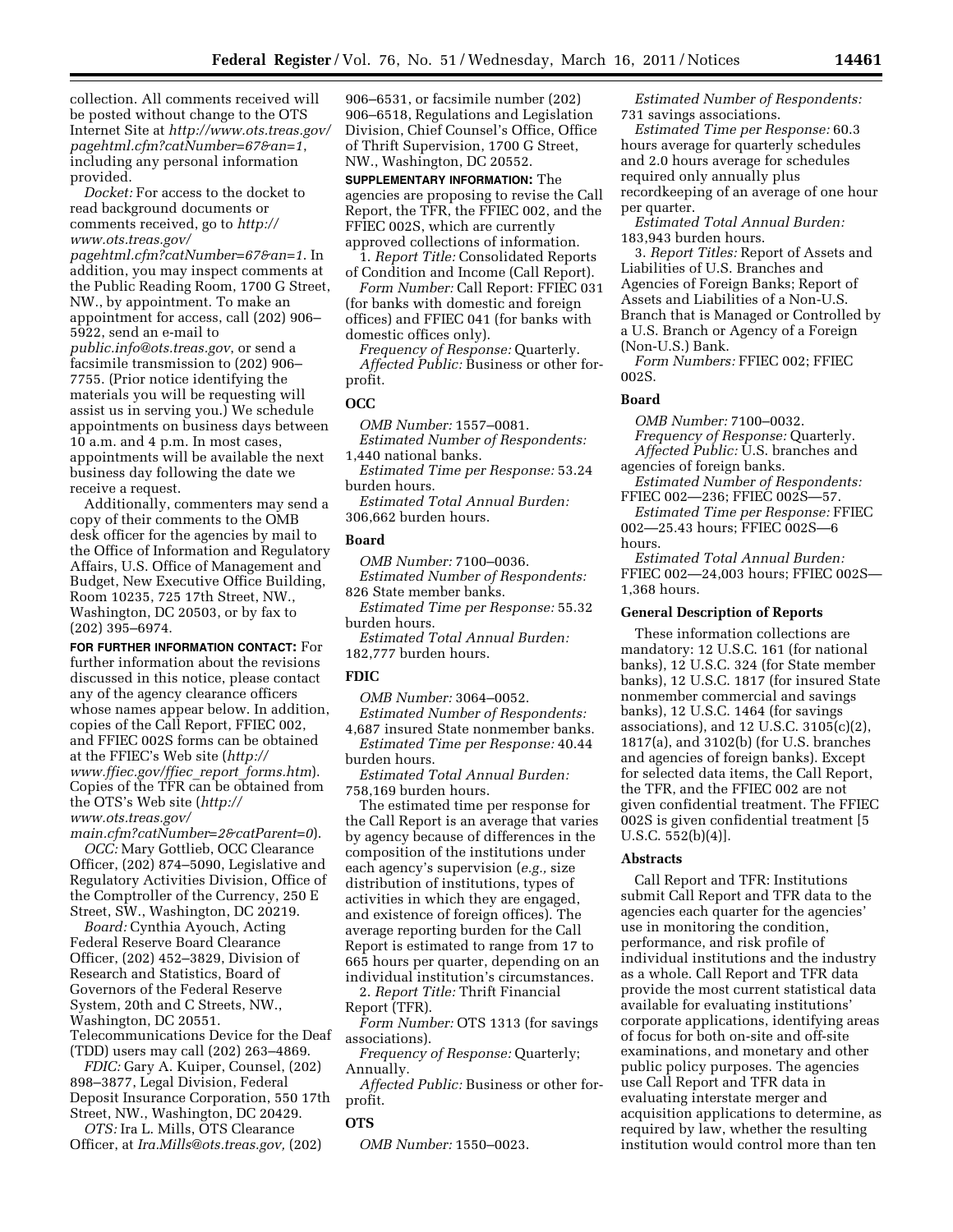percent of the total amount of deposits of insured depository institutions in the United States. Call Report and TFR data also are used to calculate all institutions' deposit insurance and Financing Corporation assessments, national banks' semiannual assessment fees, and the OTS's assessments on savings associations.

FFIEC 002 and FFIEC 002S: On a quarterly basis, all U.S. branches and agencies of foreign banks are required to file the FFIEC 002, which is a detailed report of condition with a variety of supporting schedules. This information is used to fulfill the supervisory and regulatory requirements of the International Banking Act of 1978. The data also are used to augment the bank credit, loan, and deposit information needed for monetary policy and other public policy purposes. The FFIEC 002S is a supplement to the FFIEC 002 that collects information on assets and liabilities of any non-U.S. branch that is managed or controlled by a U.S. branch or agency of the foreign bank. Managed or controlled means that a majority of the responsibility for business decisions (including, but not limited to, decisions with regard to lending or asset management or funding or liability management) or the responsibility for recordkeeping in respect of assets or liabilities for that foreign branch resides at the U.S. branch or agency. A separate FFIEC 002S must be completed for each managed or controlled non-U.S. branch. The FFIEC 002S must be filed quarterly along with the U.S. branch or agency's FFIEC 002. The data from both reports are used for: (1) Monitoring deposit and credit transactions of U.S. residents; (2) monitoring the impact of policy changes; (3) analyzing structural issues concerning foreign bank activity in U.S. markets; (4) understanding flows of banking funds and indebtedness of developing countries in connection with data collected by the International Monetary Fund and the Bank for International Settlements that are used in economic analysis; and (5) assisting in the supervision of U.S. offices of foreign banks. The Federal Reserve System collects and processes these reports on behalf of the OCC, the Board, and the FDIC.

## **Current Actions**

#### **I. Deposit Insurance Assessment Base**

In recent years, the FDIC has charged insured depository institutions (IDIs) an amount for deposit insurance equal to the deposit insurance assessment base times a risk-based assessment rate. Under this assessment system, which is set forth in part 327 of the FDIC's

regulations (12 CFR part 327), the assessment base has been domestic deposits minus a few allowable exclusions, such as pass-through reserve balances. At present, an IDI reports its assessment base on a quarter-end basis in its regulatory report (Call Report, TFR, or FFIEC 002 report, as appropriate). However, the assessment base is reported on a daily average basis by larger institutions (that is, those with \$1 billion or more in total assets), institutions insured by the FDIC after March 31, 2007, and other IDIs that elect to do so.

The FDIC calculates an initial base assessment rate (IBAR) for each IDI based on CAMELS ratings, a number of inputs derived from data the IDI reports in its regulatory report, and, for large institutions that have long-term debt issuer ratings, from these ratings. Under the existing assessment system, an IDI's total base assessment rate can vary from the IBAR as the result of three possible adjustments: the unsecured debt adjustment, the secured liability adjustment, and the brokered deposit adjustment.

The Dodd-Frank Wall Street Reform and Consumer Protection Act (the Dodd-Frank Act) (Pub. L. 111–203, July 21, 2010) requires the FDIC to amend its regulations to redefine the assessment base used for calculating deposit insurance assessments. Specifically, section 331(b) of the Dodd-Frank Act (to be codified at 12 U.S.C. 1817(nt)) directs the FDIC:

[T]o define the term 'assessment base' with respect to an insured depository institution  $^{\star}$  as an amount equal to

(1) The average consolidated total assets of the insured depository institution during the assessment period; minus (2) The sum of —

(A) the average tangible equity of the insured depository institution during the assessment period; and

(B) In the case of an insured depository institution that is a custodial bank (as defined by the Corporation, based on factors including the percentage of total revenues generated by custodial businesses and the level of assets under custody) or a banker's bank (as that term is used in  $* * * (12 \text{ U.S.C.})$ 24)), an amount that the Corporation determines is necessary to establish assessments consistent with the definition under section 7(b)(1) of the Federal Deposit Insurance Act (12 U.S.C. 1817(b)(1) for a custodial bank or a banker's bank.

On February 7, 2011, the FDIC Board of Directors adopted a final rule that implements the requirements of section 331(b) of the Dodd-Frank Act by amending part 327 of the FDIC's regulations to redefine the assessment base used for calculating deposit insurance assessments effective April 1,

2011.1 In general, the FDIC's final rule requires that all IDIs report average consolidated total assets in conformance with existing Call Report calculation requirements, except that institutions with assets of \$1 billion or more and all newly insured depository institutions must report this average based on daily balances during the calendar quarter. Institutions with less than \$1 billion in assets may report average consolidated total assets based on weekly balances during the calendar quarter, unless they choose to report daily averages. However, once an institution begins to report using daily averages, it must continue to do so.

In the case of an IDI that is the parent company of other IDIs, the FDIC's final rule requires that the parent IDI report its daily or weekly average consolidated total assets without consolidating its IDI subsidiaries into the calculations. For IDIs with consolidated subsidiaries that are not IDIs, the FDIC's final rule provides that these subsidiaries' assets, including those eliminated in consolidation, must be calculated using a daily or weekly averaging method, corresponding to the daily or weekly averaging requirement of the parent institution. Call Report instructions in effect for the quarter for which data are being reported will govern the calculation of the average amount of subsidiaries' assets, including those eliminated in consolidation. Current Call Report instructions state that, for purposes of consolidation, the date of the financial statements of a subsidiary should, to the extent practicable, match the date of the parent institution's financial statements, but in no case differ by more than one quarter. However, under the FDIC's final rule, once an institution reports the average amount of subsidiaries' assets, including those eliminated in consolidation, using concurrent data, the institution must do so for all subsequent quarters.

The FDIC's final rule uses Tier 1 capital as the measure for tangible equity. In general, the final rule requires institutions with assets of \$1 billion or more and all newly insured institutions to report the average of the current quarter's month-end balances of Tier 1 capital, but allows an institution with less than \$1 billion in average consolidated total assets to report the end-of-quarter amount of Tier 1 capital as its average tangible equity. An institution with less than \$1 billion in average consolidated total assets may elect permanently to report average tangible equity capital using the current quarter's month-end balances.

<sup>1</sup> 76 FR 10672, February 25, 2011.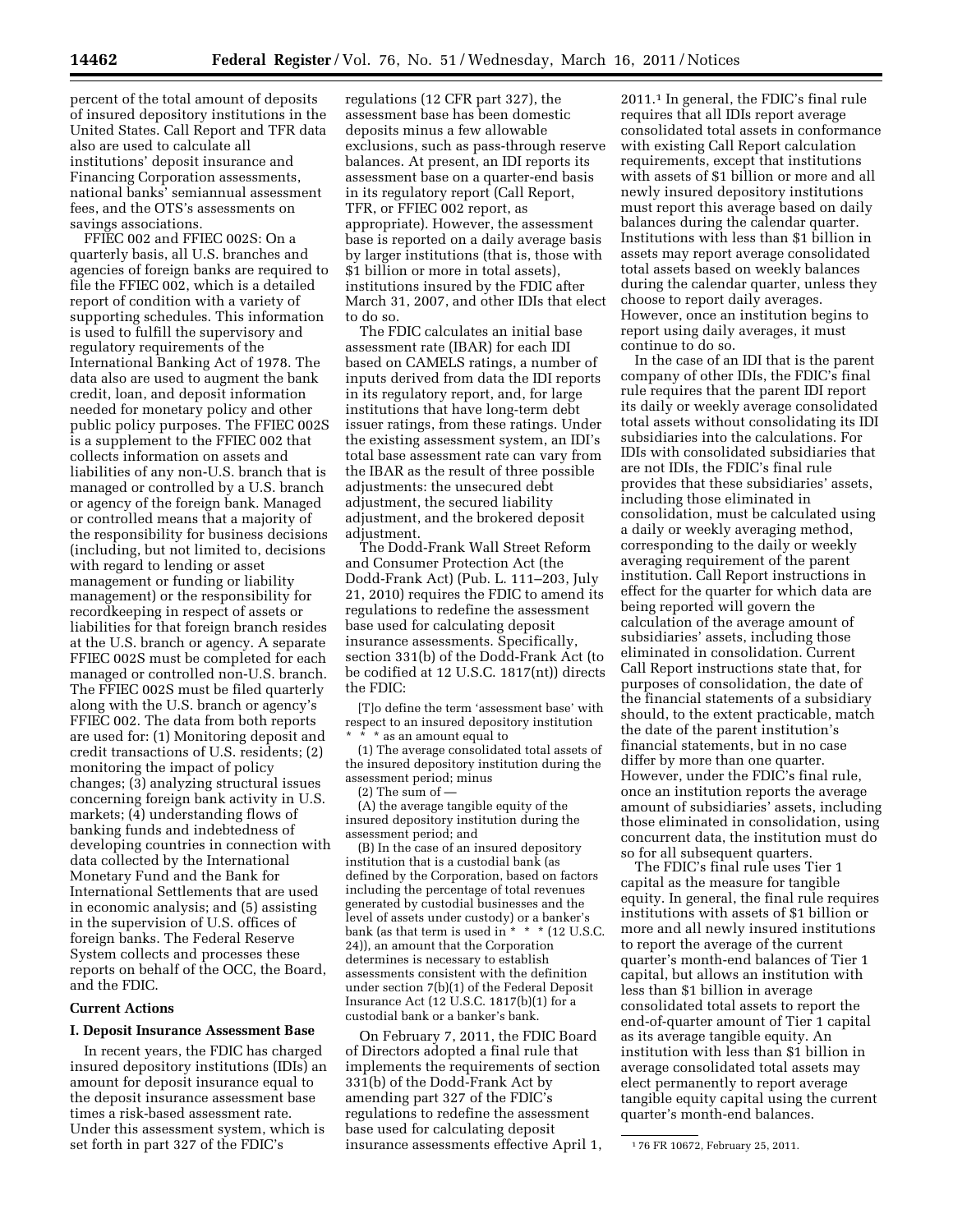Under the FDIC's final rule, an IDI with one or more IDI subsidiaries must report average tangible equity (or endof-quarter tangible equity, as appropriate) without consolidating its IDI subsidiaries into the calculations. An IDI that reports average tangible equity using a monthly averaging method and has subsidiaries that are not IDIs must use monthly average data for the subsidiaries. The monthly average data for these subsidiaries, however, may be calculated using data for the current quarter or the prior quarter consistent with the method used for these subsidiaries' data when reporting average consolidated total assets.

For a banker's bank, the final rule provides for the deduction of certain assets from its assessment base, as permitted by the Dodd-Frank Act, provided the bank conducts at least 50 percent of its business with entities other than its parent holding company or entities other than those controlled directly or indirectly by its parent holding company. For a qualifying banker's bank, this deduction equals the sum of its average balances due from Federal Reserve Banks plus its average Federal funds sold. However, the amount of this deduction cannot exceed the sum of the banker's bank's average deposits due to commercial banks and other depository institutions in the United States plus its average Federal funds purchased. These averages would be calculated on a daily or weekly basis consistent with the banker's bank's calculation of its average consolidated total assets.

The FDIC's final rule defines a custodial bank as an IDI that had ''fiduciary and custody and safekeeping assets'' of at least \$50 billion as of the end of the previous calendar year or gross fiduciary and related services income of at least 50 percent of its total revenue (interest income plus noninterest income) during the previous calendar year. Consistent with the Dodd-Frank Act, the final rule provides for the deduction of the daily or weekly average amount of certain low-risk assets from the assessment base of custodial banks. These assets are the portion of a custodial bank's cash and balances due from depository institutions, held-to-maturity securities, available-for-sale securities, Federal funds sold, and securities purchased under agreements to resell that have a risk weighting for risk-based capital purposes of zero percent, regardless of maturity, plus 50 percent of the portion of these same five types of assets that have a risk weighting of 20 percent, regardless of maturity. However, the amount of the deduction of these lowrisk assets is limited to the daily or weekly average amount of the custodial bank's deposit liabilities classified as transaction accounts and identified by the custodial bank as being directly linked to a fiduciary, custody, or safekeeping account.

As previously mentioned, the FDIC's existing assessment system incorporates adjustments to the assessment rate schedule for types of funding that pose heightened risk to the Deposit Insurance Fund (DIF) or help offset risk to the DIF. Because the magnitude of these adjustments has been calibrated to a domestic deposit assessment base, the FDIC's final rule recalibrates the unsecured debt and brokered deposit adjustments and eliminates the secured liability adjustment. The final rule also adds a depository institution debt adjustment. These changes should more accurately reflect the risk that these funding mechanisms pose to the DIF.

Specifically, the FDIC's final rule changes the assessment rate reduction for long-term unsecured liabilities so the effect of the assessment system on an institution's cost of borrowing using long-term unsecured debt will remain unchanged. The final rule also changes the cap on the unsecured debt adjustment from 5 basis points to the lesser of 5 basis points or 50 percent of an institution's IBAR to ensure that no institution's assessment rate is zero or close to zero. In addition, the final rule removes qualified Tier 1 capital from the definition of long-term unsecured liabilities for small institutions because Tier 1 capital is already deducted from the assessment base as redefined by the Dodd-Frank Act. The final rule also eliminates debt that is redeemable within one year of the reporting date from qualifying as long-term because such a redemption option negates the benefit to the DIF of long-term debt.

The FDIC's final rule also creates a new Depository Institution Debt Adjustment that would apply a 50 basis point charge to every dollar of long-term unsecured debt (in excess of 3 percent of an institution's Tier 1 capital) held by an IDI that was issued by another IDI. This adjustment is intended to offset the benefit received by institutions that issue long-term, unsecured liabilities when those liabilities are held by other IDIs because the risk of this debt remains in the banking system.

The FDIC's final rule retains the brokered deposit adjustment of 25 basis points times the ratio of brokered deposits in excess of 10 percent of domestic deposits, but the adjustment has been recalibrated to the new assessment base. For small institutions, the adjustment would continue to apply

only to institutions in Risk Categories II, III, and IV. For large institutions, the final rule provides an exemption from the adjustment for institutions that are well-capitalized and have a composite CAMELS rating of 1 or 2. The final rule maintains the 10 basis points cap on the brokered deposit adjustment.

# *Proposed Regulatory Reporting Changes for the New Assessment Base*

The implementation of the new assessment base will require the agencies to collect some information from IDIs that is not currently collected on the Call Report, the TFR, or the FFIEC 002 report. These reporting changes would take effect as of the June 30, 2011, report date, which is the first quarter-end report date after the April 1, 2011, effective date of the FDIC's final rule. However, the burden of requiring these new data items will be partly offset by deleting some assessment data items currently collected from these regulatory reports. More specifically, the agencies are proposing to delete the existing data items for the total daily averages of deposit liabilities before exclusions, allowable exclusions, and foreign deposits.2

Under the FDIC's final rule, with certain exceptions, the assessment base for an IDI is defined as the IDI's average consolidated total assets during the assessment period minus the IDI's average tangible equity during the assessment period. The exceptions pertain to banker's banks, custodial banks, and insured U.S. branches of foreign banks. However, the starting point for the measurement of the assessment base for banker's banks and custodial banks is average consolidated total assets minus average tangible equity. As discussed above, average consolidated total assets must be reported on a daily average basis by institutions with \$1 billion or more in total assets, all newly insured institutions, and institutions with less than \$1 billion in total assets that elect to do so. Institutions with less than \$1 billion in total assets (that are not newly insured) that do not elect to report on a daily average basis must report average consolidated total assets on a weekly average basis.

Under the FDIC's final rule, average consolidated total assets is defined in accordance with the instructions for item 9 of Call Report Schedule RC–K—

<sup>2</sup> In the Call Report, items 4, 5, and 6 in Schedule RC–O—Other Data for Deposit Insurance and FICO Assessments; in the TFR, line items DI540, DI550, and DI560 in Schedule DI—Consolidated Deposit Information; and in the FFIEC 002 report, items 4, 5, and 6 in Schedule O—Other Data for Deposit Insurance Assessments.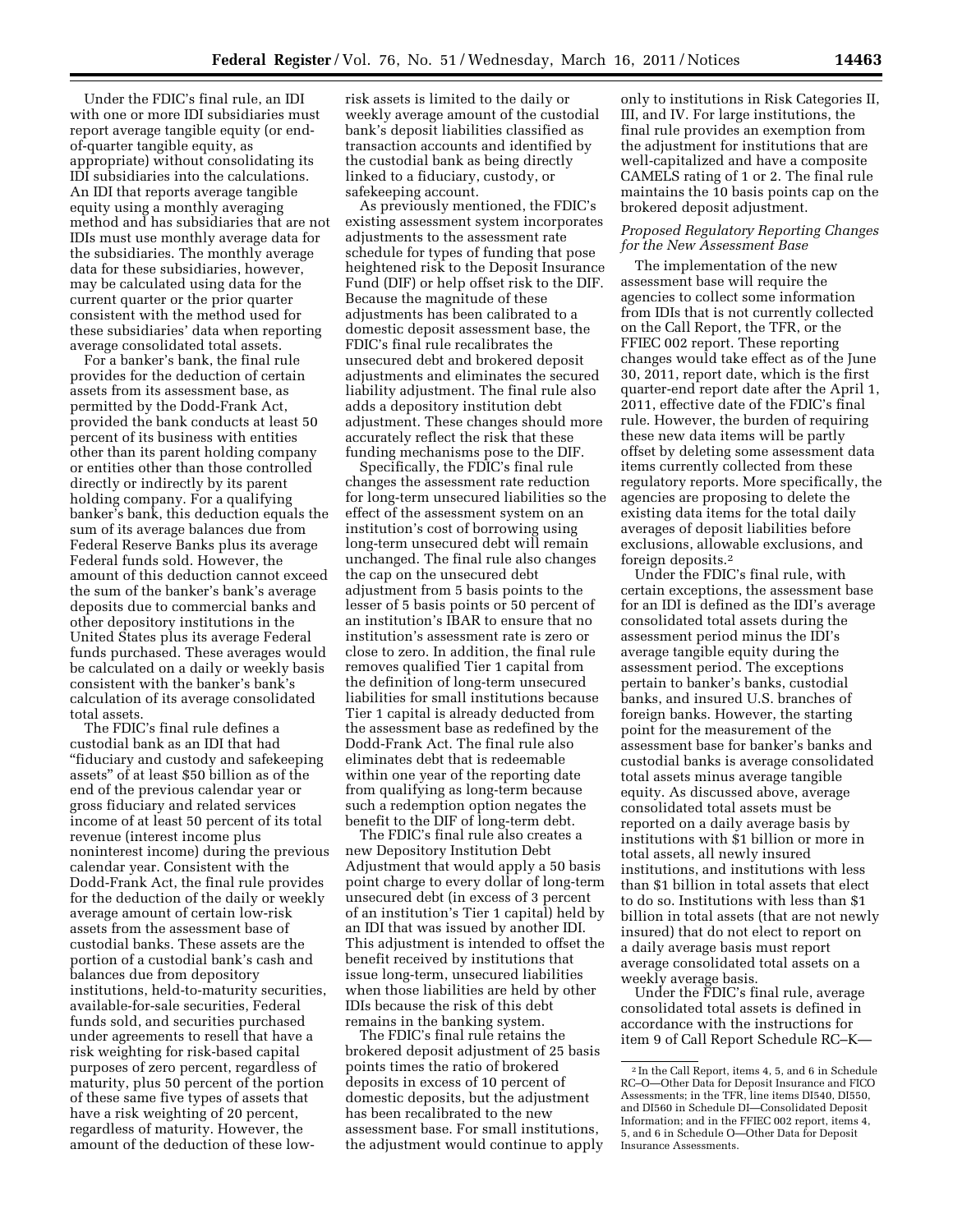Quarterly Averages. These instructions provide that the average should be calculated using the institution's total assets, as defined for Call Report balance sheet (Schedule RC) purposes, except that the institution's calculation should incorporate all debt securities (not held for trading) at amortized cost, equity securities with readily determinable fair values at the lower of cost or fair value, and equity securities without readily determinable fair values at historical cost.3 However, the final rule requires certain additional adjustments to the Schedule RC–K method of calculating average consolidated total assets for IDIs with consolidated insured depository subsidiaries 4 and for IDIs involved in mergers and consolidations during the quarter.5

Thus, to provide the FDIC with the amount of average consolidated total assets measured in accordance with the FDIC's assessment regulations, the agencies are proposing to add an item for this average to Call Report Schedule RC–O and TFR Schedule DI along with an item in which the institution would report whether it has measured the average using the daily or weekly averaging method. For most banks, the additional adjustments identified in the preceding paragraph will not be applicable. Therefore, if these banks measure average total assets for Schedule RC–K purposes using the same averaging method (daily or weekly) they are required to use for the proposed new Schedule RC–O item, they will be able to carry the average total assets figure reported in Schedule RC–K over to Schedule RC–O. In contrast, for purposes of reporting average total assets in line item SI870 of TFR Schedule SI—Supplemental Information, savings associations do not measure debt and equity securities in

4Under the final rule, section 327.5(a)(3)(ii) of the FDIC's regulations states that "[i]nvestments in insured depository institution subsidiaries should be included in total assets using the equity method of accounting'' rather than on a consolidated basis.

5Under the final rule, section 327.5(a)(1)(iii) of the FDIC's regulations states that "[t]he average calculation of the assets of the surviving or resulting institution in a merger or consolidation shall include the assets of all the merged or consolidated institutions for the days in the quarter prior to the merger or consolidation, whether reported by the daily or weekly method.''

the same manner as banks.<sup>6</sup> Thus, savings associations would not be able to carry the average total assets figure currently reported in Schedule SI to the proposed new Schedule DI item.

Under the FDIC's final rule, tangible equity is defined as Tier 1 capital. Banks currently report the amount of their Tier 1 capital as of quarter-end in item 11 of Call Report Schedule RC–R—Regulatory Capital.7 Savings associations currently report the amount of their Tier 1 capital as of quarter-end in line item CCR20 of TFR Schedule CCR—Consolidated Capital Requirement. Because the FDIC's final rule reduces average consolidated total assets by average tangible equity, the agencies are proposing to add a new item to Call Report Schedule RC–O and TFR Schedule DI for average Tier 1 capital. In accordance with the FDIC's final rule, average Tier 1 capital must be reported on a monthly average basis by institutions with \$1 billion or more in total assets, all newly insured institutions, and institutions with less than \$1 billion in total assets that elect to do so. Monthly average Tier 1 capital is computed by adding Tier 1 capital as of each month-end during the quarter and dividing by three. Institutions with less than \$1 billion in total assets (that are not newly insured) that do not elect to report on a monthly average basis will report their quarter-end Tier 1 capital (from Schedule RC–R or Schedule CCR, as appropriate) as their "average" Tier 1 capital. As with average consolidated total assets, IDIs with consolidated insured depository subsidiaries 8 and IDIs involved in mergers and consolidations during the quarter 9 must make certain additional adjustments when reporting average Tier 1 capital.

The agencies also are proposing to add comparable new items for average consolidated total assets, the averaging

8Under the final rule, section 327.5(a)(3)(ii) of the FDIC's regulations states that such institutions should report tangible equity ''without consolidating their insured depository institution subsidiaries into the calculations. Investments in insured depository institution subsidiaries should be included in total assets using the equity method of accounting.''

9Under the final rule, section 327.5(a)(2)(iii) of the FDIC's regulations states that ''[f]or the surviving institution in a merger or consolidation, Tier 1 capital shall be calculated as if the merger occurred on the first day of the quarter in which the merger or consolidation occurred.''

method used for assets, and average tangible equity to Schedule O of the FFIEC 002 report for insured U.S. branches of foreign banks. In accordance with the FDIC's final rule, average consolidated total assets for an insured branch would be calculated using the total assets of the branch (including net due from related depository institutions), as defined for purposes of Schedule RAL—Assets and Liabilities of the FFIEC 002 report, but with debt and equity securities measured in the same manner as in Call Report Schedule RC– K. In addition, insured branches would calculate average consolidated total assets using a daily or weekly averaging method, as appropriate, based on the same asset size criteria that apply to other IDIs. Tangible equity for an insured branch would be calculated on a monthly average or quarter-end basis, according to the branch's size, and would be defined as eligible assets (determined in accordance with section 347.210 of the FDIC's regulations) less the book value of liabilities (exclusive of liabilities due to the foreign bank's head office, other branches, agencies, offices, or wholly owned subsidiaries).

As discussed above, the FDIC's final rule permits an institution that is a qualifying banker's bank to deduct certain assets from its assessment base up to a specified limit. To be a qualifying banker's bank, an institution must meet the definition of this term in 12 U.S.C. 24 and conduct at least 50 percent of its business with entities other than its parent holding company or entities other than those controlled either directly or indirectly by its parent holding company.10 Accordingly, the agencies propose to add a yes/no question to Call Report Schedule RC–O and TFR Schedule DI that would ask whether the reporting institution meets both the statutory definition of a banker's bank and the business conduct test. If the institution answers in the affirmative (*i.e.,* that it is a qualifying banker's bank), the institution would then report the data needed by the FDIC to determine the amount to be deducted from its assessment base in two proposed new items. More specifically, a qualifying banker's bank would use the same averaging method it used to calculate average consolidated total assets, *i.e.,* daily or weekly, to report the average amounts of (1) its banker's bank deductions, which is the sum of the

<sup>3</sup>The instructions for Call Report Schedule RC– K, item 9, further provide that, ''to the extent that net deferred tax assets included in the bank's total assets, if any, include the deferred tax effects of any unrealized holding gains and losses on availablefor-sale debt securities, these deferred tax effects may be excluded from the determination of the quarterly average for total assets. If these deferred tax effects are excluded, this treatment must be followed consistently over time.''

<sup>6</sup> In addition, savings associations are permitted to use of month-end averaging as an alternative to daily or weekly averaging when reporting average total assets in line item SI870.

<sup>7</sup>For banks with financial subsidiaries, Tier 1 capital is the amount reported in Schedule RC–R, item 11, less the adjustment for investments in financial subsidiaries reported in Schedule RC–R, item 28.a.

<sup>10</sup>Banker's banks that have funds from government capital infusion programs (such as TARP and the Small Business Lending Fund), and stock owned by the FDIC as a result of bank failures, as well as non-bank-owned stock resulting from equity compensation programs, are not excluded from the definition of a banker's bank.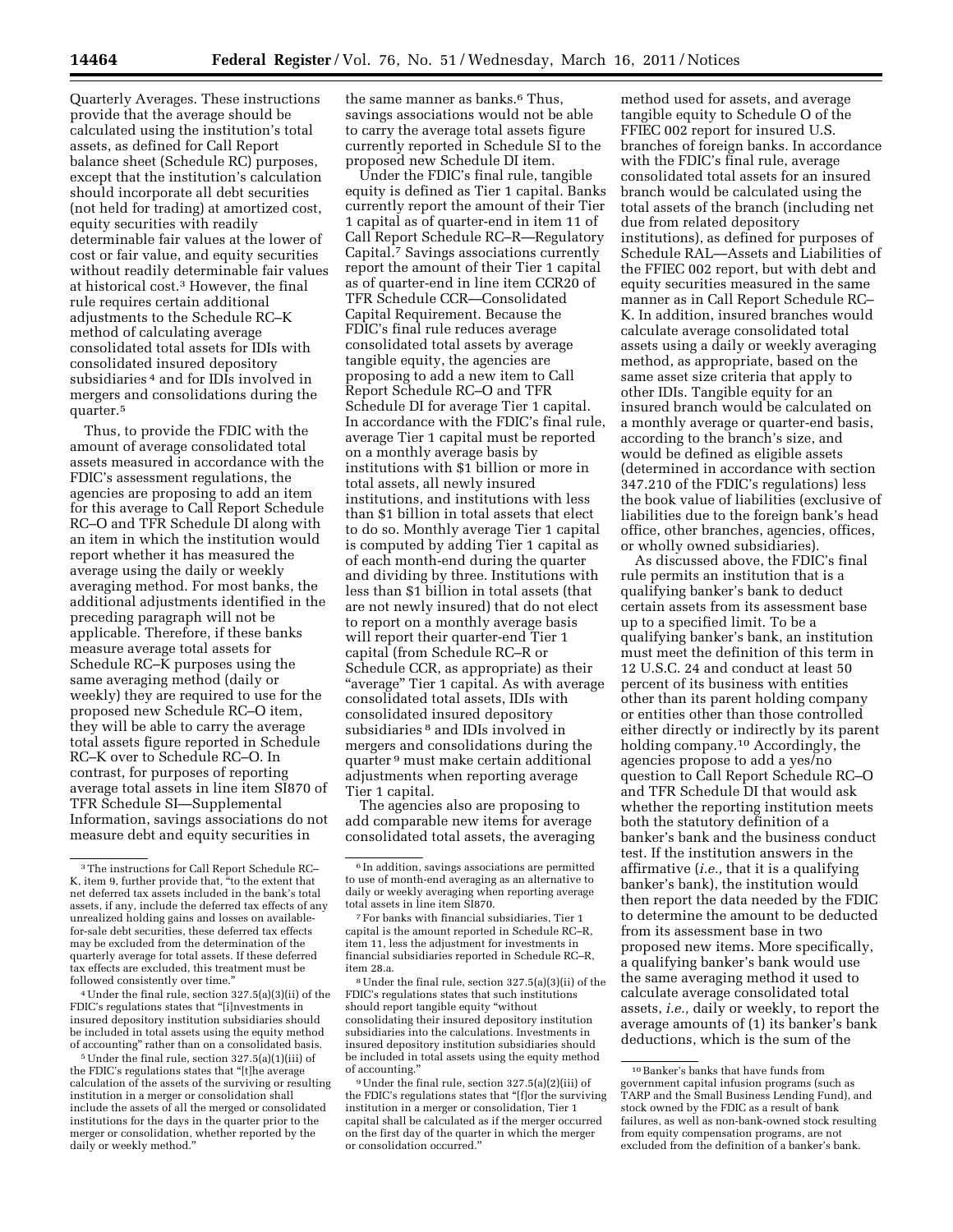averages of its balances due from the Federal Reserve and its Federal funds sold, and (2) its banker's bank deduction limit, which is the sum of the averages of its deposit balances due to commercial banks and other depository institutions in the United States and its Federal funds purchased.

Also as mentioned above, an institution that is a custodial bank is permitted to deduct certain average lowrisk assets from its assessment base up to a specified limit. As defined in the FDIC's final rule, a custodial bank is an IDI with previous calendar year-end ''fiduciary and custody and safekeeping assets'' of at least \$50 billion 11 or previous calendar year income from fiduciary activities of at least 50 percent of its previous calendar year revenue.12 Accordingly, as has been proposed for banker's banks, the agencies propose to add a yes/no question to Call Report Schedule RC–O and TFR Schedule DI that would ask whether the reporting institution meets the definition of a custodial bank. If the institution answers in the affirmative (*i.e.,* that it is a qualifying custodial bank), the institution would then report the data necessary for the FDIC to determine the amount to be deducted from its assessment base in two proposed new items. In this regard, custodial banks would report the average amount of (1) qualifying low-risk assets and (2) transaction account deposit liabilities linked to a fiduciary, custody, or safekeeping account.<sup>13</sup> A custodial bank would compute these averages using the

12 In the Call Report, income from fiduciary activities is reported in Schedule RI—Income Statement, item 5.a, and total revenue is the sum of two Schedule RI items: item 1.h, ''Total interest income,'' and item 5.m, ''Total noninterest income.'' In the TFR, income from fiduciary activities is reported in Schedule FS, line item FS30, and total revenue is the sum of two line items in Schedule SO—Consolidated Statement of Operations: line item SO11, Total "Interest income," and line item SO42, Total ''Noninterest income.''

13As defined in Federal Reserve Regulation D, a "transaction account" is defined in general as a deposit or account from which the depositor or account holder is permitted to make transfers or withdrawals by negotiable or transferable instruments, payment orders of withdrawal, telephone transfers, or other similar devices for the purpose of making payments or transfers to third persons or others or from which the depositor may make third party payments at an automated teller machine, a remote service unit, or another electronic device, including by debit card. For purposes of the proposed new transaction account item, custodial banks with deposits in foreign offices would include foreign office deposit liabilities with the characteristics of a transaction account that are linked to fiduciary, custody, and safekeeping accounts.

same averaging method it used to calculate average consolidated total assets, *i.e.,* daily or weekly. Qualifying low-risk assets are the portion of the custodial bank's cash and balances due from depository institutions, held-tomaturity securities, available-for-sale securities, Federal funds sold, and securities purchased under agreements to resell (as defined in Call Report Schedule RC—Balance Sheet, items 1, 2.a, 2.b, 3.a, and 3.b, respectively) that have a zero percent risk weight for riskbased capital purposes plus 50 percent of the portion of these same five types of assets that have a 20 percent risk weight.14

As an input to the new Depository Institution Debt adjustment created in the FDIC's final rule, the agencies propose to add an item to Call Report Schedule RC–O, TFR Schedule DI, and FFIEC 002 report Schedule O in which IDIs would report the amount of their holdings of long-term unsecured debt issued by other IDIs (as reported on the balance sheet). Debt would be considered long-term if it has a remaining maturity of at least one year, except if the holder has the option to redeem the debt within the next 12 months. Unsecured debt includes senior unsecured liabilities and subordinated debt. Senior unsecured liabilities are unsecured liabilities that are reportable as ''Other borrowings'' by the issuing IDI on its quarterly regulatory report, excluding any such liabilities that the FDIC has guaranteed under the Temporary Liquidity Guarantee Program (12 CFR part 370). Subordinated debt includes subordinated notes and debentures and limited-life preferred stock.

Finally, the agencies are proposing to make an instructional change to two existing Call Report and TFR items that are used to determine the unsecured debt adjustment. For the data items for ''Unsecured 'Other borrowings' '' and ''Subordinated notes and debentures'' with a remaining maturity of one year or less,15 the instructions would be revised to include debt instruments for which the holder has the option to

redeem the debt within one year of the report date.

# **II. Risk-Based Assessment System for Large Insured Depository Institutions**

The FDIC's final rule amends the assessment system applicable to large IDIs to better capture risk at the time the institution assumes the risk, better differentiate risk among large IDIs during periods of good economic and banking conditions based on how they would fare during periods of stress or economic downturns, and better take into account the losses that the FDIC may incur if a large IDI fails.

Under the FDIC's final rule, assessment rates for large IDIs will be calculated using a scorecard that combines CAMELS ratings and certain forward-looking financial measures to assess the risk a large institution poses to the DIF. One scorecard will apply to most large institutions and another to institutions that are structurally and operationally complex or pose unique challenges and risk in the case of failure (highly complex institutions). In general terms, a large institution is an IDI with total assets of \$10 billion or more whereas a highly complex institution is an IDI (other than a credit card bank 16) with total assets of \$50 billion or more that is controlled by a U.S. holding company that has total assets of \$500 billion or more or an IDI that is a processing bank or trust company.17 A processing bank or trust company generally is an IDI with total assets of \$10 billion or more; total fiduciary assets of \$500 billion or more; and total non-lending interest income, fiduciary revenues (which must not be zero), and investment banking fees for the last three years in excess of 50 percent of total revenues.18

The scorecard for large institutions (other than highly complex institutions) produces two scores—a performance score and a loss severity score—that are converted into a total score. The performance score measures a large institution's financial performance and its ability to withstand stress. The loss severity score measures the relative magnitude of potential losses to the

<sup>11</sup> In Call Report Schedule RC–T—Fiduciary and Related Services Income, the sum of item 10, columns A and B, plus item 11, column B. In TFR Schedule FS—Fiduciary and Related Services, the sum of line items FS20, FS21, and FS280.

<sup>14</sup> In the Call Report, the types of assets that are custodial bank low-risk assets are included, as of quarter-end, in items 34 through 37, columns C (zero percent risk weight) and D (20 percent risk weight), of Schedule RC–R—Regulatory Capital. In the TFR, the types of assets that are custodial bank low-risk assets are included, as of quarter-end, in line items CCR400, CCR405, CCR409, and CCR415 (zero percent risk weight) and in line items CCR430, CCR435, CCR440, CCR445, and CCR450 (20 percent risk weight) of Schedule CCR—Consolidated Capital Requirement.

<sup>15</sup> In the Call Report, Schedule RC–O, items 7.a and 8.a, respectively. In the TFR, Schedule DI, line items DI645 and DI655, respectively.

<sup>16</sup>As defined in the FDIC's final rule, a credit card bank is an IDI for which credit card receivables plus securitized receivables exceed 50 percent of assets plus securitized receivables.

<sup>17</sup>Under both the FDIC's final rule and the FDIC's existing assessment regulations, an insured U.S. branch of a foreign bank is a "small institution" regardless of its total assets.

<sup>18</sup>*See* sections 327.8(f), (g), and (s) of the FDIC's regulations for the full definitions of the terms ''large institution,'' ''highly complex institution,'' and ''processing bank or trust company,'' respectively. Insured U.S. branches of foreign banks are excluded from these categories of institutions.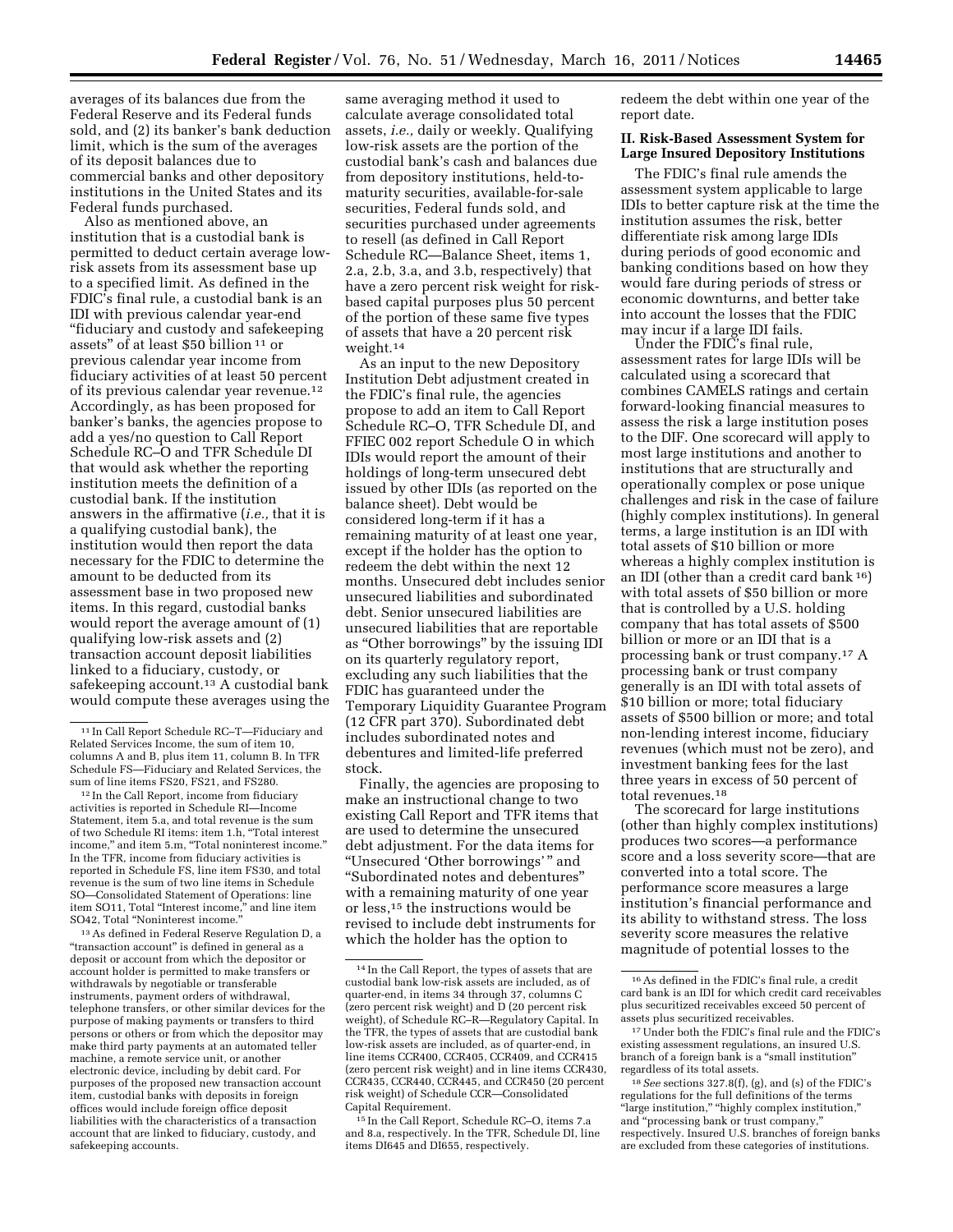FDIC in the event of a large institution's failure.

The performance score for large institutions is a weighted average of the scores for three components:  $(1)$ Weighted average CAMELS rating score; (2) ability to withstand asset-related stress score; and (3) ability to withstand funding-related stress score. The score for the ability to withstand asset-related stress is a weighted average of the scores for four measures:

• Tier 1 leverage ratio;

• Concentration measure (the greater of the higher-risk assets to the sum of Tier 1 capital and reserves score or the growth-adjusted portfolio concentrations score);

• The ratio of core earnings to average quarter-end total assets; and

• Credit quality measure (the greater of the criticized and classified items to the sum of Tier 1 capital and reserves score or the underperforming assets to the sum of Tier 1 capital and reserves score).

The score for the ability to withstand funding-related stress is the weighted average of the scores for two measures that are most relevant to assessing a large institution's ability to withstand such stress:

• A core deposits-to-total liabilities ratio; and

• A balance sheet liquidity ratio, which measures the amount of highly liquid assets needed to cover potential cash outflows in the event of stress.

The loss severity score for large institutions is based on a loss severity measure that estimates the relative magnitude of potential losses to the FDIC in the event of a large institution's failure. The loss severity measure applies a standardized set of assumptions (based on recent failures) regarding liability runoffs and the recovery value of asset categories to calculate possible losses to the FDIC. Asset loss rate assumptions are based on estimates of recovery values for IDIs that failed or came close to failure. Run-off assumptions are based on the actual experience of IDIs that either failed or came close to failure from 2007 through 2009.

For highly complex institutions, there is a different scorecard with measures tailored to the risks these institutions pose. However, the structure and much of the scorecard for a highly complex institution are similar to the scorecard for other large institutions. Like the scorecard for other large institutions, the scorecard for highly complex institutions contains a performance score and a loss severity score. These scores are converted into a total score. The loss severity score for highly

complex institutions is calculated the same way as the loss severity score for other large institutions.

The performance score for highly complex institutions is the weighted average of the scores for the same three components as for large institutions: (1) Weighted average CAMELS rating score; (2) ability to withstand asset-related stress score; and (3) ability to withstand funding-related stress score. However, the measures contained in the latter two components for highly complex institutions differ from those for large institutions.

The score for the ability to withstand asset-related stress is a weighted average of the scores for four measures:

• Tier 1 leverage ratio;

• Concentration measure (the greatest of the higher-risk assets to the sum of Tier 1 capital and reserves score, the top 20 counterparty exposure to the sum of Tier 1 capital and reserves score, or the largest counterparty exposure to the sum of Tier 1 capital and reserves score);

• The ratio of core earnings to average quarter-end total assets; and

• Credit quality measure (the greater of the criticized and classified items to the sum of Tier 1 capital and reserves score or the underperforming assets to the sum of Tier 1 capital and reserves score) and market risk measure (the weighted average of the four-quarter trading revenue volatility to Tier 1 capital score, the market risk capital to Tier 1 capital score, and the level 3 trading assets to Tier 1 capital score).

The score for the ability to withstand funding-related stress is the weighted average of the scores for three measures, the first two of which are also contained in the scorecard for large institutions:

• A core deposits-to-total liabilities ratio;

• A balance sheet liquidity ratio; and • An average short-term funding to average total assets ratio.

The method for calculating the total score for large institutions and highly complex institutions is the same. Once the performance and loss severity scores are calculated for a large or highly complex institution, these scores are converted to a total score. Each institution's total score is calculated by multiplying its performance score by a loss severity factor derived from its loss severity score. The total score is then used to determine the IBAR for each large institution and highly complex institution.

For complete details on the scorecards for large institutions and highly complex institutions, including the measures used in the calculation of

performance scores and loss severity scores, *see* the FDIC's final rule.

*Proposed Regulatory Reporting Changes for the Revised Risk-Based Assessment System for Large Institutions and Highly Complex Institutions* 

Most of the data used as inputs to the scorecard measures for large institutions and highly complex institutions are available from the Call Reports and TFRs filed quarterly by these institutions, but the data items needed to compute four scorecard measures higher-risk assets, top 20 counterparty exposures, the largest counterparty exposure, and criticized/classified items—are not. With the revised riskbased assessment system for these institutions under the FDIC's final rule taking effect in the second quarter of 2011, the agencies are proposing that the new data items described below for large institutions be added to the Call Report and the TFR effective June 30, 2011, and that the new data items described below for highly complex institutions be added to the Call Report as of that same date.19 In addition, certain other data items that will be used in the scorecards for large institutions are not currently reported in the TFR by savings associations. The agencies are proposing to add these data items to the TFR as of June 30, 2011, and they would be reported by savings associations that are large institutions or report \$10 billion or more in total assets as of that or a subsequent quarter-end date. Currently, there are about 110 IDIs with \$10 billion or more in total assets that would be affected by some or all of these additional reporting requirements, of which 20 are savings associations.

The proposed new data items that would be completed by large institutions and highly complex institutions are first discussed below (sections A through G below), followed by a discussion of those proposed data items that would be completed only by highly complex institutions (sections H and I below). The proposed data items for criticized and classified items, nontraditional mortgage loans, subprime consumer loans, leveraged loans, top 20 counterparty exposures, and largest counterparty exposure are currently gathered for the FDIC's use through examination processes at large

<sup>19</sup> It is not necessary to add the data items for highly complex institutions to the TFR because no savings associations are expected to meet the definition of a highly complex institution. If a savings association were to become a highly complex institution before its proposed conversion from filing TFRs to filing Call Reports effective March 31, 2012 *(see* 76 FR 7082, February 8, 2011), the FDIC would collect the necessary data directly from the savings association.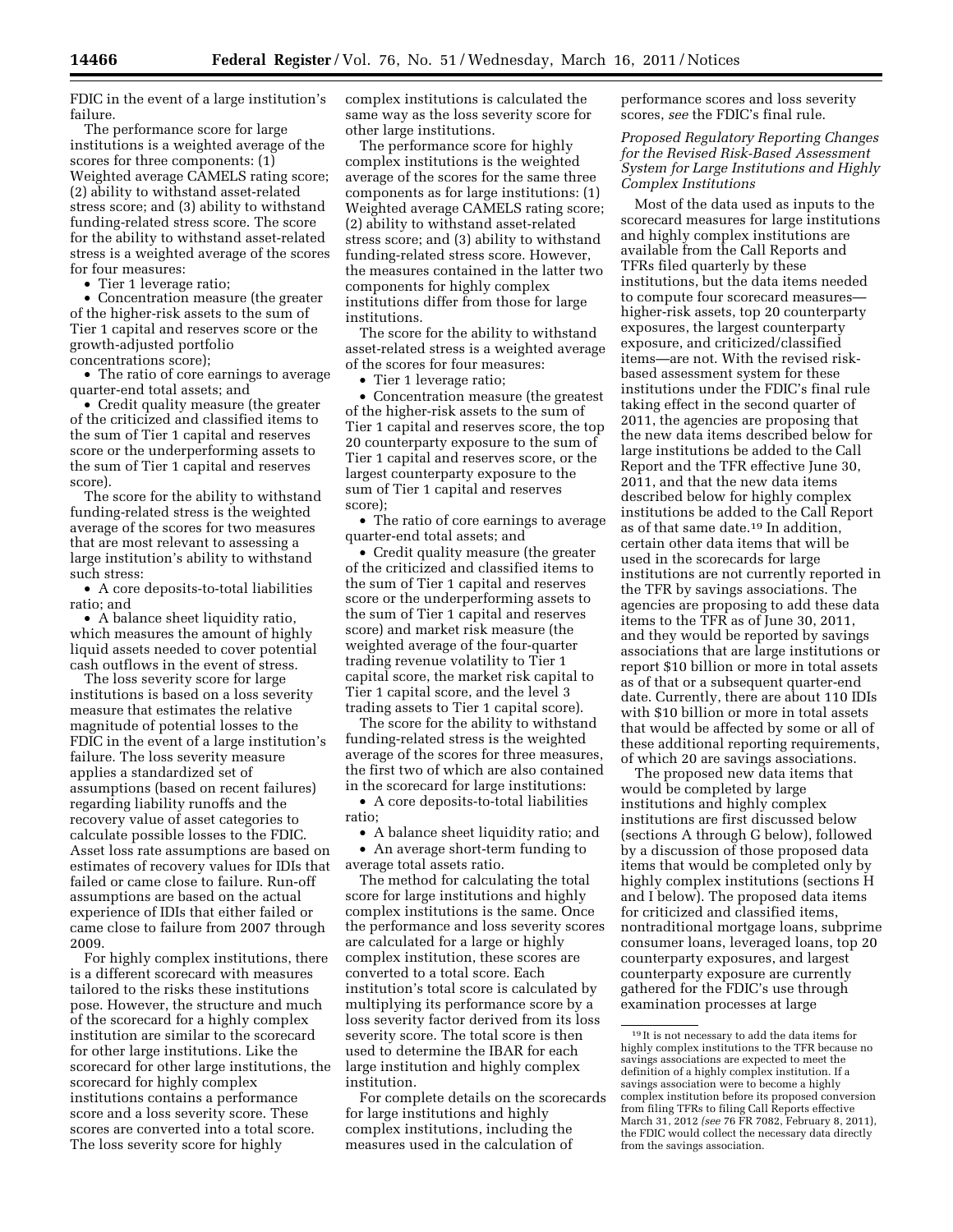institutions and are treated as confidential examination information. The agencies are now proposing to obtain these data items directly from each large or highly complex institution in its regular quarterly regulatory report (Call Report or TFR) and use the reported data as inputs to scorecard measures. Because the agencies would continue to regard these items as examination information, the information would continue to be accorded confidential treatment when collected via the Call Report and TFR. Finally, publicly available data items currently collected in the Call Report that are proposed for addition to the TFR as new (publicly available) data items applicable to large institutions are discussed (section J below).

*A. Criticized and Classified Items*— Separate data items would be added to the Call Report for the amount of items designated Special Mention, Substandard, Doubtful, and Loss.20 These four data items would be completed by large institutions and highly complex institutions and would cover both on- and off-balance sheet items that are criticized and classified. These data items are now collected on a confidential basis from all savings associations on the TFR in Schedule VA—Consolidated Valuation Allowances and Related Data in line items VA960, VA965, VA970, and VA975.

According to Appendix A of the FDIC's final rule:

Criticized and classified items include items an institution or its primary Federal regulator have graded ''Special Mention'' or worse and include retail items under Uniform Retail Classification Guidelines, securities, funded and unfunded loans, other real estate owned (ORE), other assets, and marked-to-market counterparty positions, less credit valuation adjustments.2 Criticized and classified items exclude loans and securities in trading books, and the amount recoverable from the U.S. government, its agencies, or government-sponsored agencies, under guarantee or insurance provisions.

2A marked-to-market counterparty position is equal to the sum of the net marked-to-market derivative exposures for each counterparty. The net marked-to-market derivative exposure equals the sum of all positive marked-to-market exposures net of legally enforceable netting provisions and net of all collateral held under a legally enforceable CSA plus any exposure where excess collateral has been posted to the counterparty. For purposes of the Criticized and Classified Items/Tier 1 Capital and Reserves definition a marked-to-market

counterparty position less any credit valuation adjustment can never be less than zero.

Saving associations that are large institutions or highly complex institutions would complete existing line items VA960, VA965, VA970, and VA975 in accordance with the preceding Appendix A guidance rather than the existing TFR instructions for these four line items. All other savings associations would continue to follow the existing TFR instructions for these four line items.

*B. Nontraditional Mortgage Loans*— One item would be added to the Call Report and the TFR for the balance sheet amount of nontraditional 1–4 family residential mortgage loans, including certain securitizations of such mortgages. The item would be completed by large institutions and highly complex institutions. As described in Appendix C of the FDIC's final rule, nontraditional mortgage loans include all:

residential loan products that allow the borrower to defer repayment of principal or interest and includes all interest-only products, teaser rate mortgages, and negative amortizing mortgages, with the exception of home equity lines of credit (HELOCs) or reverse mortgages.8, 9, 10

For purposes of the higher-risk concentration ratio, nontraditional mortgage loans include securitizations where more than 50 percent of the assets backing the securitization meet one or more of the preceding criteria for nontraditional mortgage loans, with the exception of those securities classified as trading book.

8 For purposes of this rule making, a teaserrate mortgage loan is defined as a mortgage with a discounted initial rate where the lender offers a lower rate and lower<br>payments for part of the mortgage term.

<sup>9</sup> http://www.fdic.gov/regulations/laws/ *[federal/2006/06noticeFINAL.html.](http://www.fdic.gov/regulations/laws/federal/2006/06noticeFINAL.html)* 

10 A mortgage loan is no longer considered a nontraditional mortgage once the teaser rate has expired. An interest only loan is no longer considered nontraditional once the loan begins to amortize.

The amount to be reported for nontraditional mortgage loans would include purchased credit impaired loans as defined in Financial Accounting Standards Board Accounting Standards Codification Subtopic 310–30, Receivables—Loans and Debt Securities Acquired with Deteriorated Credit Quality (formerly AICPA Statement of Position 03–3, ''Accounting for Certain Loans or Debt Securities Acquired in a Transfer''). The amount to be reported would exclude amounts recoverable on nontraditional mortgage loans from the U.S. government, its agencies, or government-sponsored agencies, under guarantee or insurance provisions.

*C. Subprime Consumer Loans*—One item would be added to the Call Report and the TFR for the balance sheet amount of subprime consumer loans. The item would be completed by large institutions and highly complex institutions. According to Appendix C of the FDIC's final rule, subprime loans include:

loans made to borrowers that display one or more of the following credit risk characteristics (excluding subprime loans that are previously included as nontraditional mortgage loans) at origination or upon refinancing, whichever is more recent.

• Two or more 30-day delinquencies in the last 12 months, or one or more 60-day delinquencies in the last 24 months;

• Judgment, foreclosure, repossession, or charge-off in the prior 24 months;

• Bankruptcy in the last 5 years; or

• Debt service-to-income ratio of 50 percent or greater, or otherwise limited ability to cover family living expenses after deducting total monthly debt-service requirements from monthly income.11

Subprime loans also include loans identified by an insured depository institution as subprime loans based upon similar borrower characteristics and securitizations where more than 50 percent of assets backing the securitization meet one or more of the preceding criteria for subprime loans, excluding those securities classified as trading book.

11*[http://www.fdic.gov/news/news/press/](http://www.fdic.gov/news/news/press/2001/pr0901a.html)  [2001/pr0901a.html;](http://www.fdic.gov/news/news/press/2001/pr0901a.html)* however, the definition in the text above excludes any reference to FICO or other credit bureau scores.

As with nontraditional mortgages, the amount to be reported for subprime loans would include purchased credit impaired loans, but would exclude amounts recoverable on subprime loans from the U.S. government, its agencies, or government-sponsored agencies, under guarantee or insurance provisions.

*D. Leveraged Loans*—One item would be added to the Call Report and the TFR for the amount of leveraged loans. The item would be completed by large institutions and highly complex institutions. As described in Appendix C of the FDIC's final rule, leveraged loans include:

(1) All commercial loans (funded and unfunded) with an original amount greater than \$1 million that meet any one of the conditions below at either origination or renewal, except real estate loans; (2) securities issued by commercial borrowers that meet any one of the conditions below at either origination or renewal, except securities classified as trading book; and (3) securitizations that are more than 50 percent collateralized by assets that meet any one of the conditions below at either origination or renewal, except securities classified as trading book. $4, 5$ 

<sup>20</sup>Loss items would include any items graded Loss that have not yet been written off against the allowance for loan and leases losses (or another valuation allowance) or charged directly to earnings, as appropriate.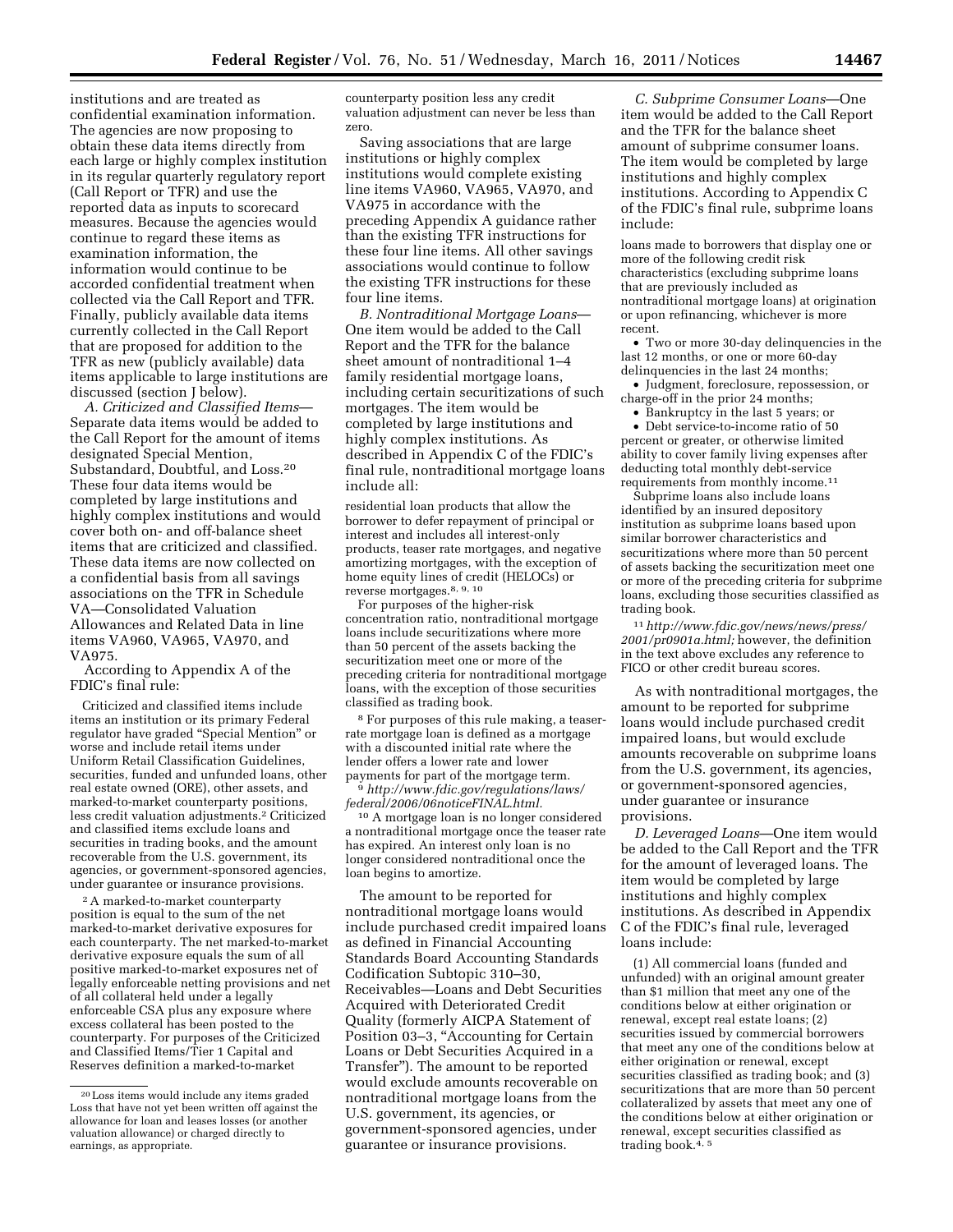• Loans or securities where borrower's total or senior debt to trailing twelve-month EBITDA 6 (*i.e.* operating leverage ratio) is greater than 4 or 3 times, respectively. For purposes of this calculation, the only permitted EBITDA adjustments are those adjustments specifically permitted for that borrower in its credit agreement; or

• Loans or securities that are designated as highly leveraged transactions (HLT) by syndication agent.<sup>7</sup>

4The following guidelines should be used to determine the ''original amount'' of a loan:

(1) For loans drawn down under lines of credit or loan commitments, the ''original amount'' of the loan is the size of the line of credit or loan commitment when the line of credit or loan commitment was most recently approved, extended, or renewed prior to the report date. However, if the amount currently outstanding as of the report date exceeds this size, the "original amount" is the amount currently outstanding on the report date.

(2) For loan participations and syndications, the "original amount" of the loan participation or syndication is the entire amount of the credit originated by the lead lender.

(3) For all other loans, the ''original amount'' is the total amount of the loan at origination or the amount currently outstanding as of the report date, whichever is larger. 5Leveraged loans criteria are consistent

with guidance issued by the Office of the Comptroller of the Currency in its Comptroller's Handbook, *[http://](http://www.occ.gov/static/publications/handbook/LeveragedLending.pdf) [www.occ.gov/static/publications/handbook/](http://www.occ.gov/static/publications/handbook/LeveragedLending.pdf)  [LeveragedLending.pdf,](http://www.occ.gov/static/publications/handbook/LeveragedLending.pdf)* but do not include all

 $6$  Earnings before interest, taxes,

depreciation, and amortization. 7*[http://www.fdic.gov/news/news/press/](http://www.fdic.gov/news/news/press/2001/pr2801.html)* 

*[2001/pr2801.html.](http://www.fdic.gov/news/news/press/2001/pr2801.html)* 

Institutions would report the balance sheet amount of leveraged loans that have been funded. Unfunded amounts include the unused portions of irrevocable and revocable commitments to make or purchase leveraged loans. The amount to be reported for leveraged loans would include purchased credit impaired loans, but would exclude amounts recoverable on leveraged loans from the U.S. government, its agencies, or government-sponsored agencies, under guarantee or insurance provisions.

*E. Loans Wholly or Partially Guaranteed by the U.S. Government*— As the first step in the calculation of the growth-adjusted portfolio concentration measure for large institutions, concentration levels are determined for each of seven loan portfolio categories:

• Construction and land development loans secured by real estate (including land loans);

• Other commercial real estate loans (including loans secured by multifamily and nonfarm nonresidential properties);

• First lien 1–4 family residential mortgages (including non-agency residential mortgage-backed securities);

• Closed-end junior lien 1–4 family residential mortgages and home equity lines of credit;

- Commercial and industrial loans;
- Credit card loans; and
- Other consumer loans.

The concentration calculations include purchased credit impaired loans, but exclude amounts recoverable from the U.S. government, including its agencies and its sponsored agencies, under guarantee or insurance provisions. In addition, for both large institutions and highly complex institutions, one of the components of the higher risk assets concentration measure is the amount of funded and unfunded construction and land development loans secured by real estate (including land loans).

The agencies separately have proposed to collect the amount of funded loans in each of these categories that is covered by loss-sharing agreements with the FDIC effective March 31, 2011.<sup>21</sup> However, the agencies do not collect data on the portion of funded and unfunded loans that are wholly or partially guaranteed or insured by the U.S. government when the guarantor or insurer is not the FDIC, nor do they collect data on the portion of unfunded construction and land development loan commitments covered by FDIC loss-sharing agreements. Therefore, the agencies are proposing to add items to the Call Report and TFR for each of the seven loan categories mentioned above in which large institutions would report the portion of the balance sheet amount of funded loans that is guaranteed or insured by the U.S. government, including its agencies and its government-sponsored agencies, other than by the FDIC under loss-sharing agreements. In addition, for the higher risk assets concentration measure, the new item for funded U.S. governmentguaranteed or -insured construction and land development loans would be completed by highly complex institutions. An additional proposed new item for the portion of unfunded construction and land development loan commitments that is guaranteed or insured by the U.S. government, including by the FDIC, would be completed by large institutions and highly complex institutions.

Examples of loans to be included in the proposed new items include those

guaranteed by the Small Business Administration and insured by the Federal Housing Administration. Institutions would exclude loans guaranteed or insured by State or local governments, State or local government agencies, foreign (non-U.S.) governments, and private agencies or organizations as well as loans collateralized by securities issued by the U.S. government, including its agencies and its government-sponsored agencies.

*F. Other Real Estate Owned Wholly or Partially Guaranteed by the U.S. Government*—When calculating the underperforming assets ratio for large institutions and highly complex institutions, the amount of other real estate owned (ORE) that is recoverable from the U.S. government, including its agencies and its sponsored agencies, under guarantee or insurance provisions is excluded from the overall amount of ORE as reported on the balance sheet. The agencies separately have proposed to collect data on the portion of ORE that is covered by loss-sharing agreements with the FDIC effective March 31, 2011.<sup>22</sup> Institutions currently report certain other information on ORE that is protected in whole or in part by a U.S. government guarantee or insurance in the Call Report and TFR. However, the amount of ORE recoverable from the U.S. government, other than through FDIC loss-sharing agreements, cannot be determined from these existing Call Report and TFR data items. Therefore, the agencies are proposing to add an item to the Call Report and the TFR in which large institutions and highly complex institutions would report the amount of ORE that is recoverable from the U.S. government, including its agencies and its sponsored agencies, under guarantee or insurance provisions, excluding any ORE covered under FDIC loss-sharing agreements. Institutions would also exclude ORE protected under guarantee or insurance provisions by State or local governments, State or local government agencies, foreign (non-U.S.) governments, and private agencies or organizations.

*G. Core Deposit Ratio*—One item would be added to the Call Report and TFR to support the calculation of the core deposits/total liabilities ratio. Appendix A of the FDIC's final rule states that that this ratio equals ''[t]otal domestic deposits excluding brokered deposits and uninsured non-brokered time deposits divided by total liabilities.'' Large institutions and highly complex institutions would complete a new item for the amount of their

<sup>21</sup>For the Call Report, *see* 76 FR 5253, January 28, 2011. For the TFR, *see* 76 FR 6191, February 3,

<sup>&</sup>lt;sup>22</sup> See footnote 21.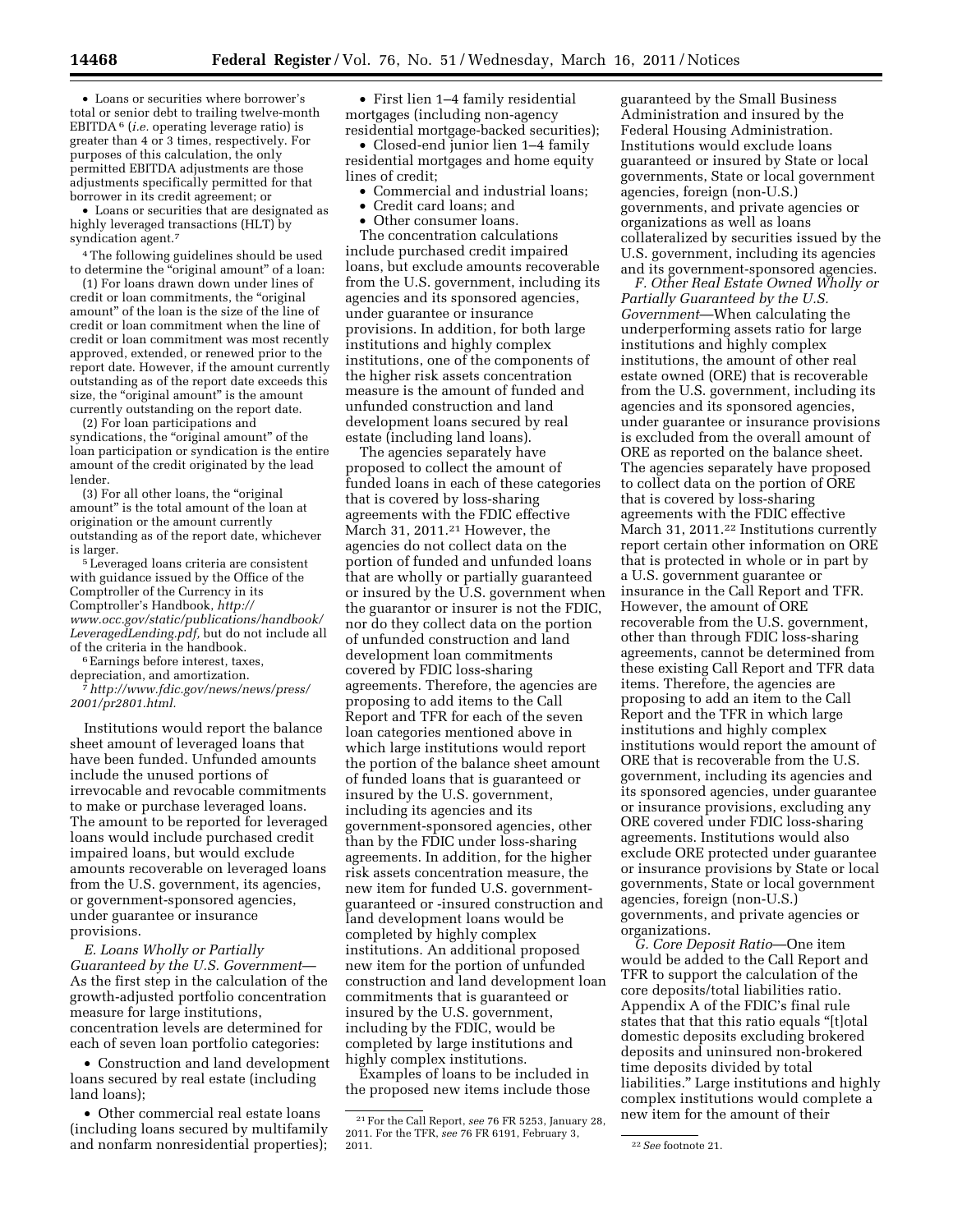nonbrokered time deposits of more than \$250,000. The agencies currently collect the other components of this ratio in the Call Report and the TFR.

*H. Top 20 Counterparty Exposures*— An item would be added to the Call Report for the total amount of the institution's 20 largest counterparty exposures, which would be completed only by highly complex institutions. According to Appendix A of the FDIC's final rule:

Counterparty exposure is equal to the sum of Exposure at Default (EAD) associated with derivatives trading and Securities Financing Transactions (SFTs) and the gross lending exposure (including all unfunded commitments) for each counterparty or borrower at the consolidated entity level [of the counterparty].1

1 EAD and SFTs are defined and described in the compilation issued by the Basel Committee on Banking Supervision in its June 2006 document, ''International Convergence of Capital Measurement and Capital Standards.'' The definitions are described in detail in Annex 4 of the document. Any updates to the Basel II capital treatment of counterparty credit risk would be implemented as they are adopted. *[http://](http://www.bis.org/publ/bcbs128.pdf)  [www.bis.org/publ/bcbs128.pdf.](http://www.bis.org/publ/bcbs128.pdf)* 

*I. Largest Counterparty Exposure*—An item would be added to the Call Report for the amount of the institution's largest counterparty exposure, which would be completed only by highly complex institutions. The counterparty exposure would be measured as described above for the top 20 counterparty exposures.

*J. Items for Addition to the TFR*—As previously mentioned, certain data items used in the scorecards for large institutions are not currently reported in the TFR by savings associations, but are reported in the Call Report.

In particular, trading assets are only reported as a supplemental item on the TFR (line item SI375 in Schedule SI) and trading liabilities are not reported at all. Thus, when evaluating the composition of the balance sheet in TFR Schedule SC—Consolidated Statement of Condition, the asset and liability categories presented in the schedule combine amounts held for trading with amounts held for purposes other than trading. In contrast, the Call Report balance sheet (Schedule RC) includes separate line items for trading assets and trading liabilities, and banks that reported average trading assets of \$2 million or more in any of the four preceding calendar quarters must complete a separate trading schedule (Schedule RC–D) that provides detailed information on the composition of trading assets and liabilities.

To calculate the loss severity measure and the balance sheet liquidity ratio in

accordance with the FDIC's final rule for savings associations that are large institutions, the agencies are proposing that savings associations that are defined as large institutions or report \$10 billion or more in total assets in their June 30, 2011, or a subsequent TFR would provide data on the fair value of trading assets and liabilities included in various balance sheet asset and liability categories reported in TFR Schedule SC. Asset categories for which the amount of trading assets included in the category would be reported are:

• "Other Interest-Earning Deposits" (line item SC118);

• ''Federal Funds Sold and Securities Purchased Under Agreements to Resell'' (line item SC125);

• ''U.S. Government, Agency, and Sponsored Enterprise Securities'' (line item SC130);

• ''Equity Securities Carried at Fair Value'' (line item SC140);

• "State and Municipal Obligations" (line item SC180);

• "Securities Backed by Nonmortgage Loans'' (line item SC182);

• "Other Investment Securities" (line item SC185);

• "Other Pass-Through" mortgagebacked securities (line item SC215);

• "Other" mortgage-backed securities (line item SC222);

• Mortgage-backed securities other than the preceding two categories (line items SC210, 217, and 219);

• ''Construction Loans'' (line items SC230, SC235, and SC240);

• ''Revolving, Open-End Loans'' on 1– 4 family residential properties (line item SC251);

• Loans ''Secured by First Liens'' on 1–4 family residential properties (line item SC254);

• Loans ''Secured by Junior Liens'' on 1–4 family residential properties (line item SC255);

• Real estate loans on "Multifamily (5) or More) Dwelling Units'' (line item SC 256);

• Real estate loans on ''Nonresidential Property (Except Land)'' (line item SC260) (with loans secured by nonfarm nonresidential properties and loans secured by farmland reported separately);

• Loans secured by ''Land'' (line item SC265);

• ''Commercial Loans'' (line item SC32);

• "Credit Cards" (line item SC328);

• Other "Consumer Loans" (line items SC310, SC316, SC320, SC323, SC326, and SC330);

• "Other" equity investments not carried at fair value (line item SC540);

• ''Interest-Only Strip Receivables and Certain Other Instruments'' (line item SC665); and

• "Other Assets" (line item SC689). Liability categories for which the amount of trading liabilities included in the category would be reported are:

• Federal funds purchased (line items DI630 and DI635);

• "Securities sold under agreements to repurchase'' (line item DI641);

• ''Mortgage Collateralized Securities Issued: CMOs (including REMICs)'' (line item SC740);

• "Other Borrowings" (line item SC760); and

• ''Other Liabilities and Deferred Income'' (line item SC796).

Other data items the agencies are proposing to collect in the TFR from savings associations that are large institutions or report \$10 billion or more in total assets in their June 30, 2011, or a subsequent TFR include:

• Amortized cost and fair value of ''U.S. Government, Agency, and Sponsored Enterprise Securities'' (line item SC130), with these two amounts reported separately for held-to-maturity and available-for-sale securities;

• Real estate loans secured by farmland (not held for trading) included in loans secured by ''Nonresidential Property'' (line item SC260);

• Loans to finance agricultural production and other loans to farmers (not held for trading) included in ''Secured'' and ''Unsecured'' commercial loans (line items SC300 and SC303);

• ''Advances from Federal Home Loan Bank'' with a remaining maturity of one year or less (included in line item SC720);

• ''Mortgage Collateralized Securities Issued: CMOs (including REMICs)'' with a remaining maturity of one year or less (included in line item SC740);

• "Other Borrowings" with a remaining maturity of one year or less (included in line item SC760);

• Commitments to fund commercial real estate, construction, and land development loans secured by real estate (included in line items CC105, CC290, and CC300), with amounts reported separately for (1) 1–4 family residential construction loan commitments and (2) commercial real estate, other construction loan, and land development loan commitments; and

• Deposits in foreign offices, Edge and Agreements subsidiaries, and International Banking Facilities (included in line item SC71).

As mentioned above, these proposed changes to the TFR would revise the reporting requirements for savings associations that are large institutions by adding data items for information not currently collected in the TFR that banks already report in the Call Report. This proposal is consistent with the